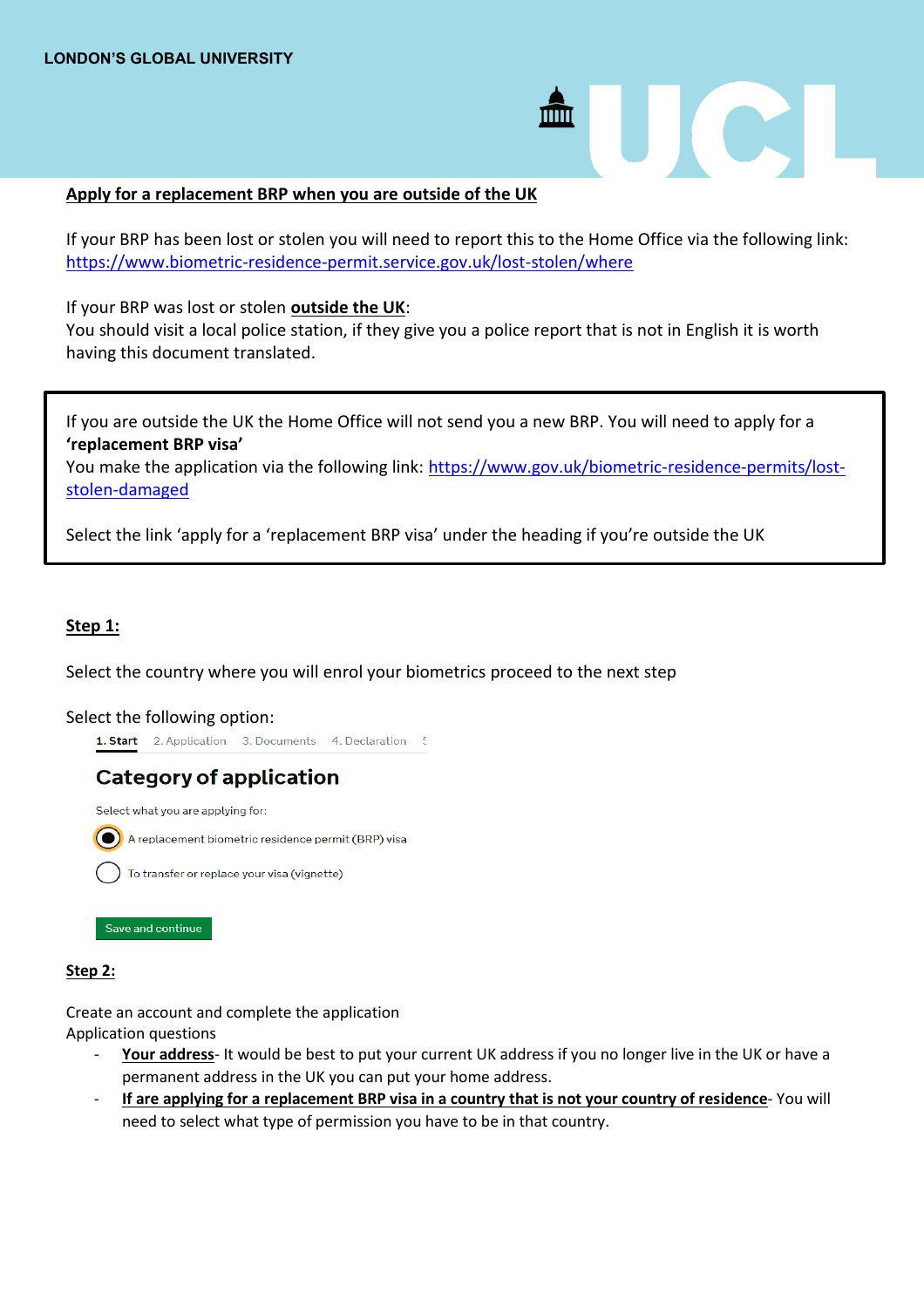|                                                        | 1. Start 2. Application 3. Documents 4. Declaration |  |  | 5. Pay |  |  |  |  |
|--------------------------------------------------------|-----------------------------------------------------|--|--|--------|--|--|--|--|
| $\triangleleft$ Back                                   |                                                     |  |  |        |  |  |  |  |
| <b>Your immigration status</b>                         |                                                     |  |  |        |  |  |  |  |
| What permission do you have to be in France?           |                                                     |  |  |        |  |  |  |  |
| I have a temporary visa                                |                                                     |  |  |        |  |  |  |  |
| I am a permanent resident                              |                                                     |  |  |        |  |  |  |  |
| I do not have a visa and I am not a permanent resident |                                                     |  |  |        |  |  |  |  |
| Save and continue                                      |                                                     |  |  |        |  |  |  |  |

- **Your planned travel information** please input the date you will travel back to the UK. Your visa entry sticker will begin for this date.
- **Your visa or leave**: Please select how your visa or leave was granted- this will be shown on your BRP card. If you applied for your visa overseas it should say *leave to enter* if you applied for your visa in the UK it should say *leave to remain*. If you are not sure on the answer to this question please check your BRP card or if you do not have a copy of your BRP card you can contact the visa advice team via **ASKUCL**

| 1. Start             | 2. Application                                                                                                          |        | 3. Documents 4. Declaration 5. Pay 6. Further |  |
|----------------------|-------------------------------------------------------------------------------------------------------------------------|--------|-----------------------------------------------|--|
| $\triangleleft$ Back |                                                                                                                         |        |                                               |  |
|                      | Your visa or leave                                                                                                      |        |                                               |  |
| you have one.        | How was your visa or leave granted?<br>You can find this on your biometric residence permit or immigration document, if |        |                                               |  |
|                      | Entry clearance                                                                                                         |        |                                               |  |
|                      | Leave to enter                                                                                                          |        |                                               |  |
|                      | Leave to remain                                                                                                         |        |                                               |  |
| Day                  | What is the start date of your current visa or leave to remain?<br>Enter date in the format DD MM YYYY<br>Month Year    |        |                                               |  |
| Day                  | What is the end date of your current visa or leave to remain?<br>Month Year                                             |        |                                               |  |
|                      | Save and continue                                                                                                       | Cancel |                                               |  |